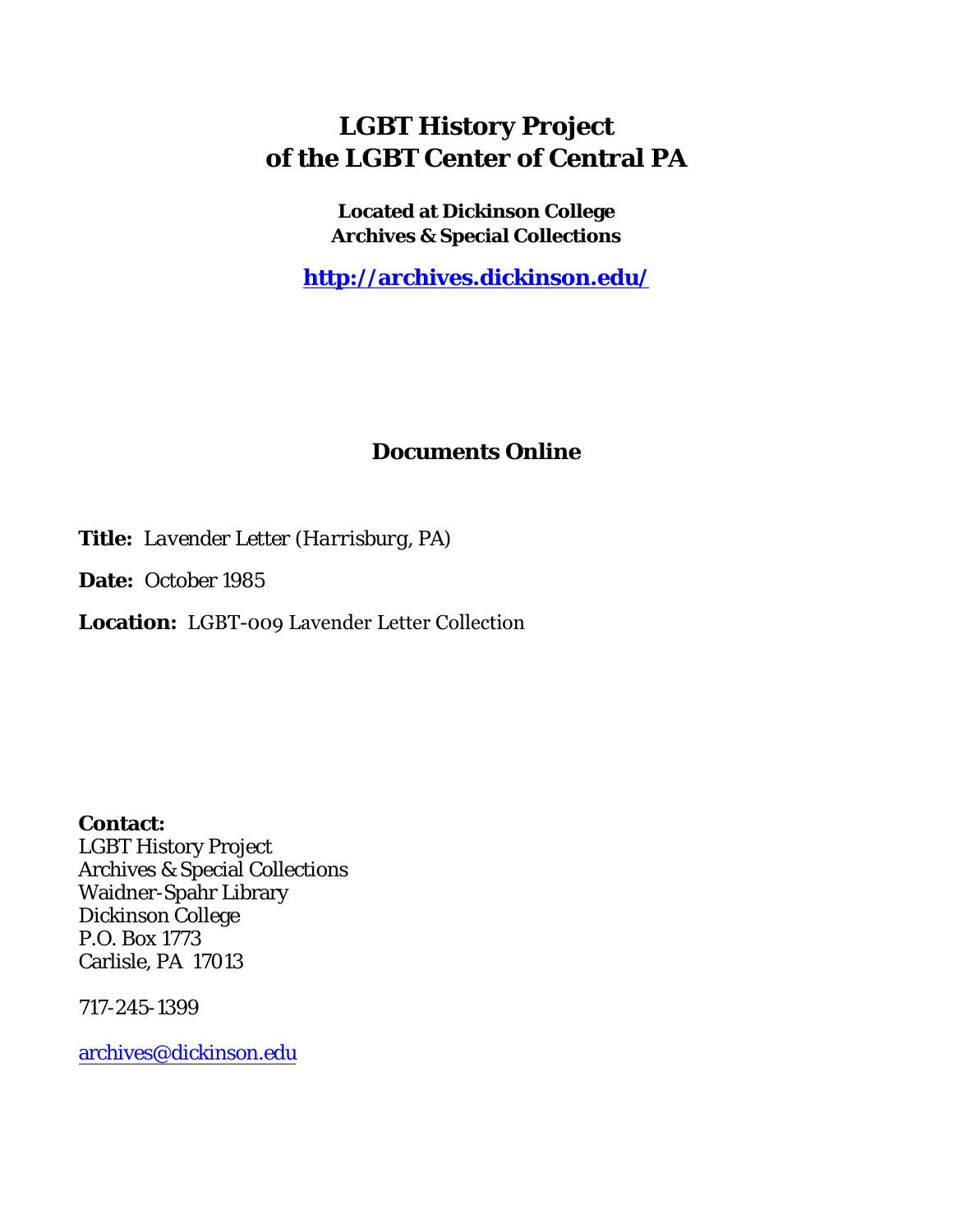## Lavender Letter

VOLUME 3, No. 10

A CALENDAR OF EVENTS FOR AND BY LESBIAN WOMEN IN CENTRAL PENNSYLVANIA

OCTOBER, 1985

WEDNESDAY, OCTOBER 2 - 7:30..."Divorced" (newly separated) Women of Women. We are an ongoing support group of lesbian women, working through separation/ divorce from partners. Our goal is to help each other heal through the process of sharing, sorting and growing. Call Lancaster Helpline at 397-0691 for more information.

SATURDAY, OCTOBER 5 - 9AM-5PM..."Women's Health Day, Day of workshops on a variety of do with Women's health. Registration fee \$3. Deals with P.M.S., Alcoholism, Loss, Therapist, Family Planning, Weight, Menopause and Sexuality. Sponsored by National Organization for Women, held at Lewisburg Community Center, North Making Choices". issues having to Second Street, Lewisburg. Call M. Mumford at 717/524-1304 for registration.

SUNDAY, OCTOBER 6 - 5PM...Dignity sponsored Mass at House. 6th & Herr Sts., Hbg. meeting at 7:30. (M-F) Friends Potluck Meeting at 6PM,

service, City Island, Hbg.

SUNDAY, OCTOBER 6 - 7PM...MCC Visions of Hope worship service, Unitarian Church of Lancaster, 538 West Chestnut Street. (Womyn together Sunday)

MONDAY, OCTOBER 7 - 8PM...May Sorton poetry reading. "A Celebration of Women". Reception to follow lecture. Book signing at reception. Penn State Campus, 121 Sparks Building.

TUESDAY, OCTOBER 8 - 8PM\_\_ May Sorton poetry reading "The Delights of the Poet". Reception to follow lecture. Book signing at reception. Bucknell Campus, The Forum, University Center, Moor Avenue & 7th St., Lewisburg.

WEDNESDAY , OCTOBER 9 - 7:30PM\_\_ "Divorced" (Women 'of Women) support group. See October 2.

SATURDAY, OCTOBER 12 - 8PM-12 Midnight...Game Night sponsored by Reading area Lambda Alive at the Nostalgia. Call Helpline at 374-3000 for location.  $(M-F)$ 

*• r* SATURDAY-SUNDAY, OCTOBER 12-13...Dignity sponsored weekend in the Perry County hills. Fr. McNeill S.J teacher, writer, priest and psychotherapist will lead the group to some self awareness. For details call 238-4368. (M-F)

SUNDAY, OCTOBER 13 - 3PM\_\_ MCC of the Spirit Worship' service, City Island, Hbg.

SUNDAY, OCTOBER 13 - 7PM\_\_ MCC Vision of Hope Worship service, Unitarian Church of Lancaster, 538 West Chestnut Street.

5:30 to 7PM\_\_ Women only bowling, Novice bowlers to experts welcome. Call Pat at 233-3035 or at MONDAY, OCTOBER 14 second year of fun. Two spots left open. 236-9555. Keep trying.

WEDNESDAY, OCTOBER 16 - 7:30..."Divorced" (Women of Women) support group. See October 2.

SATURDAY, OCTOBER 19 - 7:30...Lancaster Women's Potluck. Good company, wonderful food, a night on the town worth having. Call Helpline for location at 397-0691.

SATURDAY, OCTOBER 19 - 8PM...Alix Dobkin in Concert. St. Mary's, 39th & Locust Walk, Fundraiser for Campfest '86. \$8. Write: P.O. Box 30381, Phila., PA 19103. Call 352-7748.

SATURDAY, OCTOBER 19 - 6PM...Dignity sponsored mass at Friends Meeting House, 6th & Herr Sts., Hbg., followed by dinner at the Coronet, 21 South 2nd St., Hbg. (Jazz lounge upstairs). Call 234-4550 by Thursday, October 17 for reservations. (M-F)

FRIDAY, OCTOBER 18 - 6PM...Lambda Alive sponsored Bus- leaves from \$10 with Box 4313, Casino Bus Trip to Atlantic City. Scarab, 724 Franklin St., Reading, on arrival. Write: Bus Trip, P.O. 19606. (M-F) \$5 rebate RDG.,

SUNDAY, OCTOBER 6 - 3PM...MCC of the Spirit Worship SUNDAY, OCTOBER 20 - 2PM...Dignity sponsored Call 766-0819 for info. SUNDAY, OCTOBER 20 - 2PM...Dignity discussion group book  $(M-F)$ 

> SUNDAY, OCTOBER 20 - 3PM...MCC of the Spirit Worship service, City Island, Hbg.

SUNDAY, OCTOBER 20 - 7PM...MCC Vision of Hope Worship service, Unitarian Church of Lancaster, 538 West Chestnut Street.

SUNDAY, OCTOBER 20 - 10:30AM...Women's Center sponsored Feminist Brunch. Start the day off with conversation and good food. Bring something brunchy. Eggs and coffee provided. Call Women's Center at 233-4004 for location or 232-7144.

SUNDAY, OCTOBER 20 - 1:30PM...Pick-up football game - touch. Meet at William Penn High School, off 3rd and Division Sts., Hbg. Be there or be square!

MONDAY, OCTOBER 21 - 5:30 bowling. Come and watch. to 7PM...Women only See October 14.

WEDNESDAY, OCTOBER 23 - 7:30PM..."Divorced" (Women of women) support group. See October 2.

THURSDAY, OCTOBER 24 - 7:30PM...Dignity sponsored Evening Prayer service combining psalms, scripture, discussion and prayer. Refreshments. Call 234-8179.  $(M-F)$ 

FRIDAY, OCTOBER 25 - 8PM...Karen Mackay in concert and Bobbi Carmitchell. A night of wonderful music, refreshments and socializing. Penbrook United Church of Christ of Harrisburg, 56 Banks Street. \$4. Bring a pillow! Tickets available from L.L. or the Women's Center, 1037 Maclay Street or call 233-4004 (also at door).

THANK YOU ALL for your many encouraging letters and interest in the L.L. Our success is your success; as we expand, your community expands. THANK YOU ALSO for your contributions with your subscriptions. Your response has been heartening and we see a strong financial base forming. THANK YOU.

WE WANT YOU TO SEND IN THIS COUPON ONCE, SO YOU WILL BE SURE TO RECEIVE THE LAVENDER LETTER EACH MONTH. To ASSURE YOUR PRIVACY, IT WILL ARRIVE IN AN UNMARKED, SECURITY  $ENVELOPE.$  A DONATION  $OF^{\frac{1}{2}}H^{\infty}$  (MORE IF YOU CAN, LESS IF YOU CANT) WOULD HELP COVER POSTAGE & PRINTING FOR THE YEAR.

PLEASE SEND CHECKS IN THE NAME OF CASH". THANKS!

 $(ovap)$